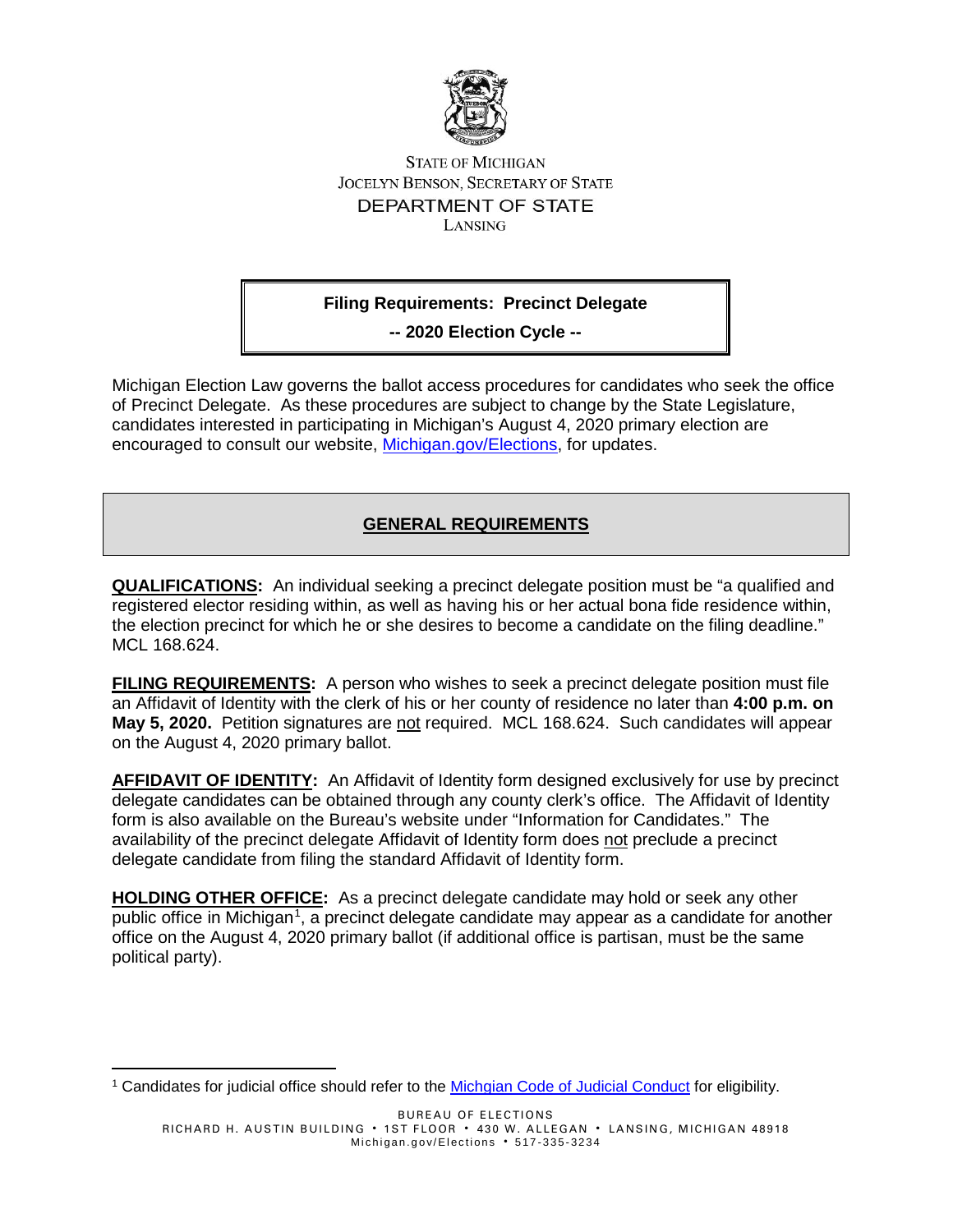**WITHDRAWAL:** The deadline for withdrawing a precinct delegate filing is **4:00 p.m. on May 8, 2020.** The withdrawal must be in writing and must be filed with the county clerk; Michigan Election Law does not authorize the filing of such withdrawals with the city or township clerk. MCL 168.624a.

**FINANCIAL DISCLOSURE:** Precinct delegate candidates are not required to file disclosure forms under Michigan's Campaign Finance Act.

#### **WRITE-IN CANDIDATES**

**FILING REQUIREMENTS:** An individual who wishes to seek a precinct delegate position with write-in votes is required to file a Declaration of Intent with the county clerk in which the precinct is located by **4:00 p.m. on July 31, 2020.** As an alternative, such candidates may file a Declaration of Intent with the appropriate precinct board on the day of the August primary anytime prior to the close of the polls. A Declaration of Intent form developed exclusively for use by precinct delegate candidates can be obtained through any county, city or township clerk's office. The Declaration of Intent form is also available on the Michigan Department of State's Bureau's website: [Michigan.gov/Elections.](http://www.michigan.gov/elections) MCL 168.737a.

#### **ADDITIONAL INFORMATION**

If you have questions regarding the information presented here, please contact this office. Answers to your questions will also be found in the Michigan election law, which may be viewed at legislature.mi.gov.

> Michigan Department of State Bureau of Elections PO Box 20126 Lansing, Michigan 48901-0726 Phone: (517) 335-3234 or (800) 292-5973 Fax: (517) 335-3235 Email: [Elections@Michigan.gov](mailto:Elections@Michigan.gov) Web: [Michigan.gov/Elections](http://www.michigan.gov/elections)